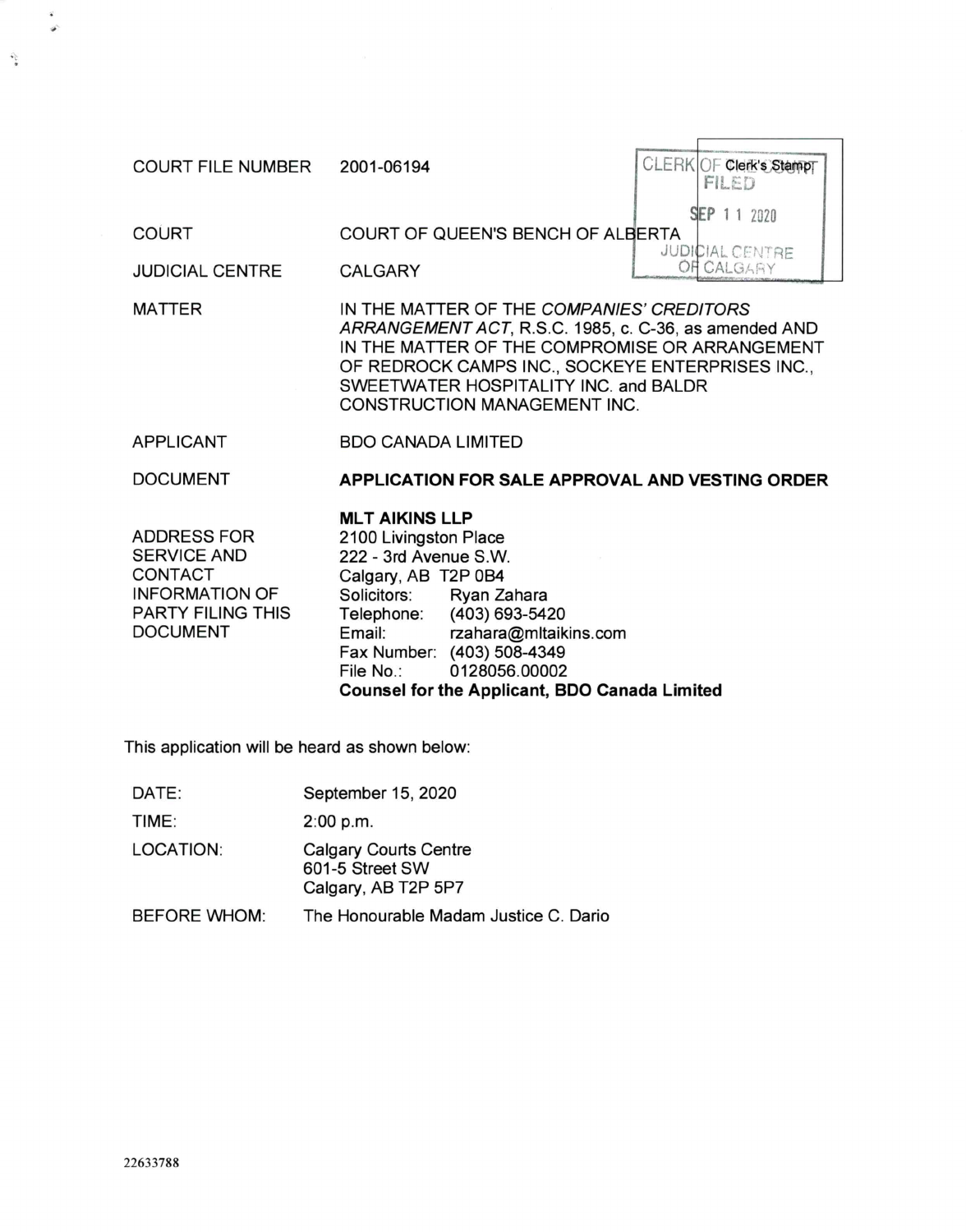# **I. RELIEF SOUGHT**

- 1. For the reasons further described herein, BDO Canada Limited, in its capacity as the monitor (the "**Monitor**") of Redrock Camps Inc., Sockeye Enterprises Inc. ("**Sockeye**"), Sweetwater Hospitality Inc. and Baldr Construction Management Inc. (collectively, the "**Debtors**"), hereby seeks from this Court the issuance of an order, substantially in the form of the draft Order attached as Schedule "A" to this Application, providing for, *inter alia*:
	- (a) an order to abridge the time for delivery and to deem service of this Application to be good and sufficient; and
	- (b) an order authorizing the Monitor to complete the sale of all of the assets, properties and undertakings (the "**Purchased Assets**") of Sockeye to Invico Diversified Income L.P. and Invico Trade Capital L.P., or their designated nominee (collectively, "**Invico**" or the "**Purchaser**"); and
	- (c) sealing the confidential supplement (the "**Confidential Supplement**") to the third report (the "**Third Report**") of the Monitor, each dated September 9, 2020 on the Court record until six (6) months after the discharge of the Monitor in the CCAA proceedings.
- 2. Capitalized terms used herein but not defined bear the same meaning as set forth in the Third Report.

# **II. PROCEDURAL BACKGROUND**

- 3. On May 13, 2020, Invico applied for and obtained an initial order (the "**Initial Order**") pursuant to the *Companies' Creditors Arrangement Act* (the "**CCAA**") and the Monitor was appointed as the monitor of the Debtors.
- 4. As a result of the Initial Order all proceedings against the Debtors and their assets were automatically stayed for an initial period of ten (10) days (the "**Stay Period**').
- 5. On May 25, 2020, this Honourable Court (the "**Court**") pronounced a further order (the "**ARIO**"):
	- (a) extending the Stay Period until July 24, 2020;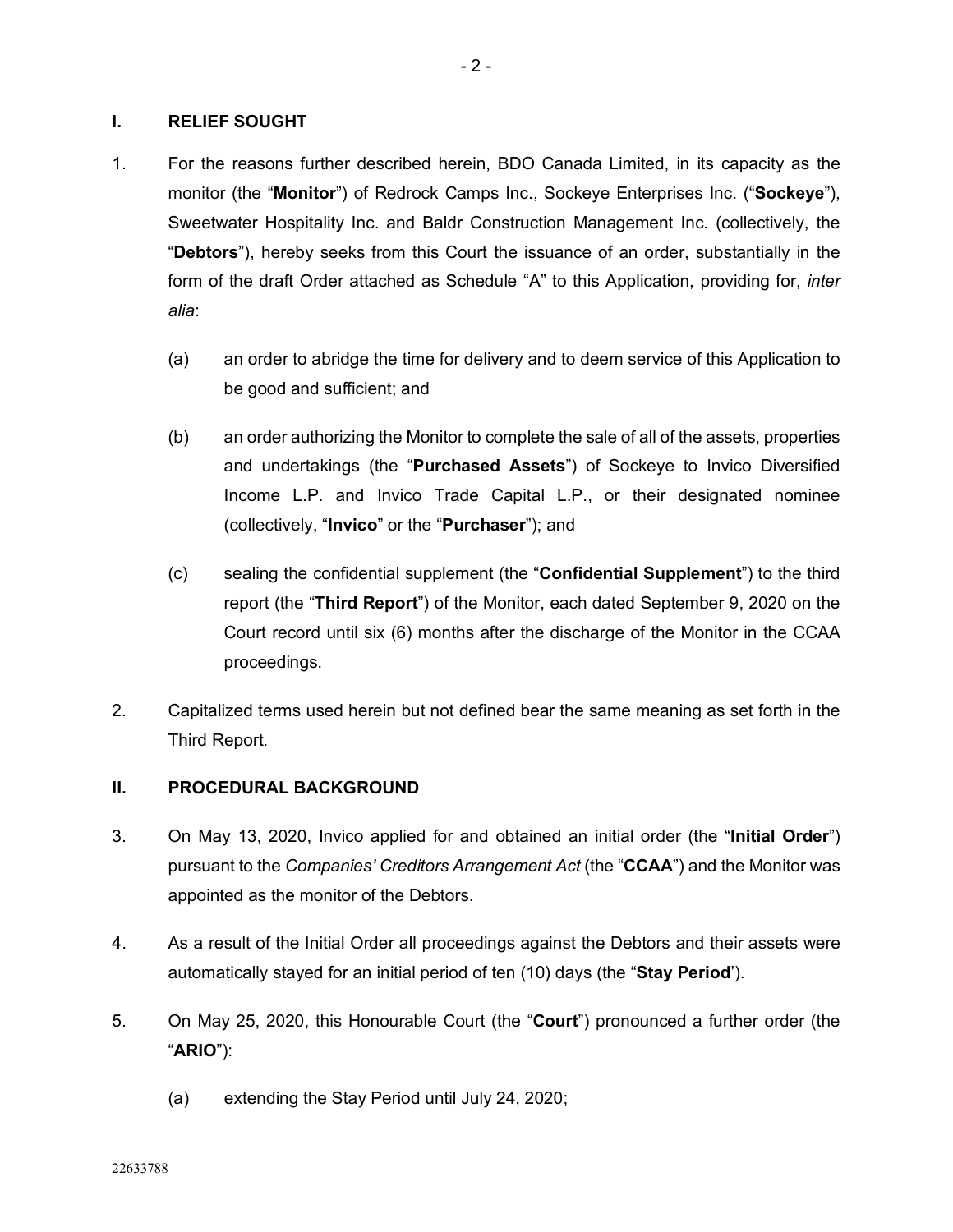- (b) authorizing the Debtors to borrow an additional amount of up to \$2,500,000 (the "**IF Facility**") from Invico as the interim lender (the "**Interim Lender**");
- (c) granting the Interim Lender a super-priority charge in the amount of \$2,500,000 plus interest (the "**IF Charge**") on the universality of all of the Debtors' present and after-acquired property and interest (the "**Property**"); and
- (d) granting to the Monitor, its legal counsel, Invico, its legal counsel and the Debtors' legal counsel a super-priority charge in the amount of \$500,000 plus interest (the "**Administration Charge**") on the Property.
- 6. On, July 14, 2020, the Monitor obtained an order (the "**SISP Order**") which approved the terms of a sales and investment solicitation process (the "**SISP**") for a sale or investment in the assets of the Debtors. The SISP Order also approved the engagement of KPMG Corporate Finance Inc. as sale advisor (the "**Sale Advisor**") to the Monitor who was authorized to implement and manage the terms of the SISP and established a sale advisor charge (the "**Sale Advisor Charge**").
- 7. On July 14, 2020, Invico obtained an order extending the stay of proceedings to September 30, 2020 and extending the Monitor's enhanced powers to include the execution of Definitive Agreements arising from the SISP.

# **III. GROUNDS FOR THE REQUESTED ORDER**

# *A. The SISP*

- 8. The SISP was launched by the Sale Advisor on July 20, 2020.
- 9. The Sale Advisor took the following pre-marketing and marketing steps:
	- (a) A copy of an initial information brochure (the "**Teaser Letter**") was prepared and finalized on July 21, 2020;
	- (b) Approximately 140 parties from a distribution list received an electronic copy of the Teaser Letter by email;
	- (c) An advertisement was placed in the Financial Post, Calgary Herald, Edmonton Journal and Daily Oil Bulletin;
	- (d) The opportunity was posted on the Monitor's website;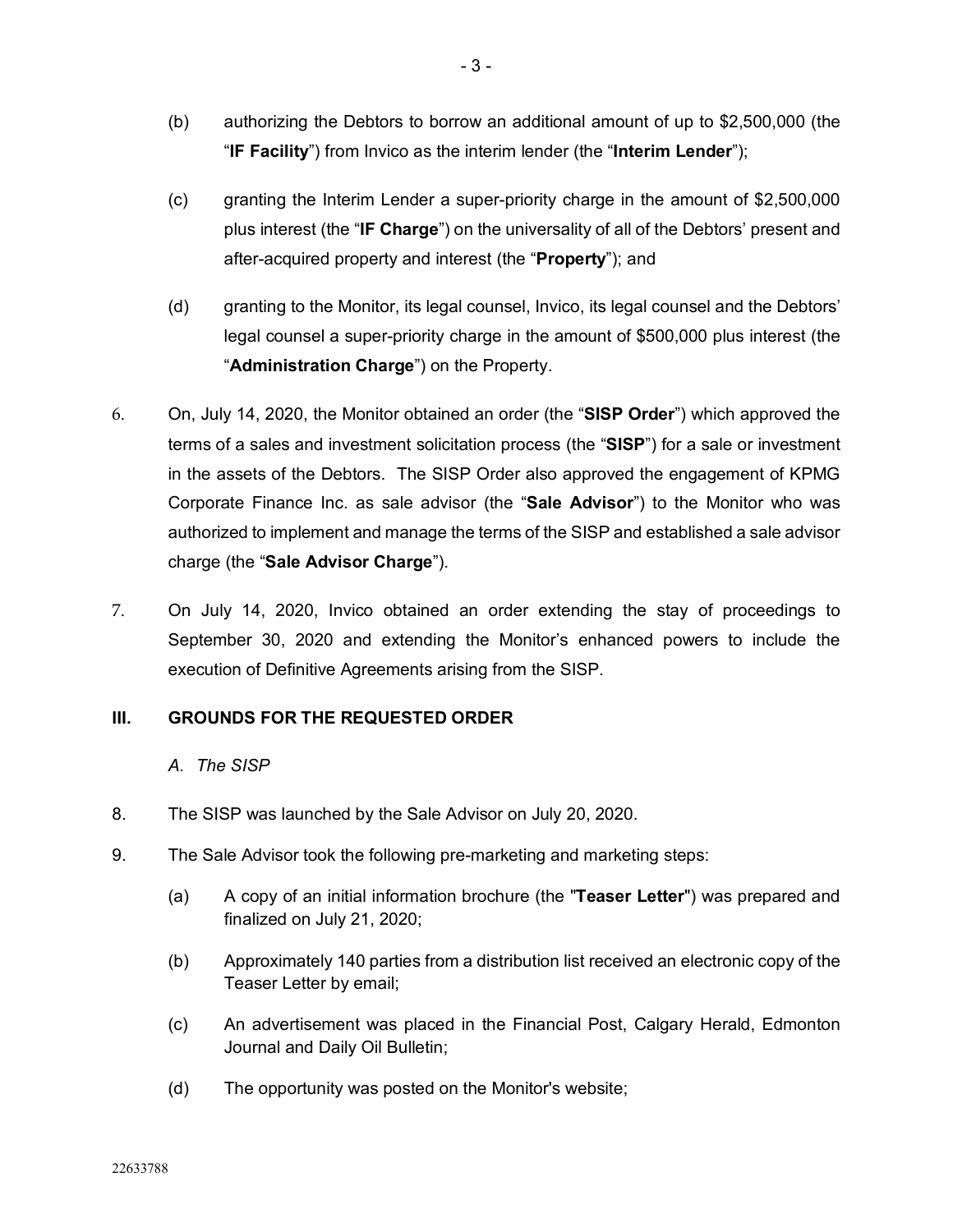- (e) 30 parties executed Non-Disclosure Agreements ("**NDAs**"), which the Sale Advisor advises is a high number for a divestiture of this nature;
- (f) Those parties executing NDAs were provided access to an electronic data room organized by the Sale Advisor containing information provided by Management; and
- (g) The Sale Advisor had discussions with various interested parties in respect of the opportunity throughout the period.
- 10. The bid deadline under the terms of the SISP was extended by the Monitor from August 21, 2020 to August 28, 2020 (the "**Bid Deadline**").
- 11. The Monitor and the Sale Advisor determined that the LOI submitted by Invico for substantially all of the assets of each of Redrock and Sockeye was the superior offer.
- 12. The Monitor and Invico have negotiated and executed a purchase and sale agreement in respect of the Sockeye assets (the "**Sockeye PSA**") which is subject to the approval of this Honourable Court.
- 13. The Monitor believes that the Sockeye PSA is in the best interest of all stakeholders and recommends approval of same for the following reasons:
	- (a) The Sockeye PSA was generated as a result of the SISP, which was approved by this Honourable Court;
	- (b) The Sale Advisor is regarded as well respected in the marketplace and has executed many engagements in respect of insolvent entities;
	- (c) The Redrock Group's assets were widely advertised by the Sale Advisor during the SISP and the Sale Advisor advised that significant interest was expressed from potential buyers for an offering of its size;
	- (d) Invico as the fulcrum secured creditor of the Redrock Group is supportive of the Sockeye PSA;
	- (e) The Monitor considers that there has been no unfairness arising from the SISP; and
	- (f) The Monitor is of the view that the Sockeye PSA was negotiated in good faith and is commercially reasonable in the circumstances.
- 14. Copies of the Sockeye PSA and the LOIs received by the Bid Deadline and the Monitor's analysis thereof are included at Appendix "D" in the Confidential Supplement.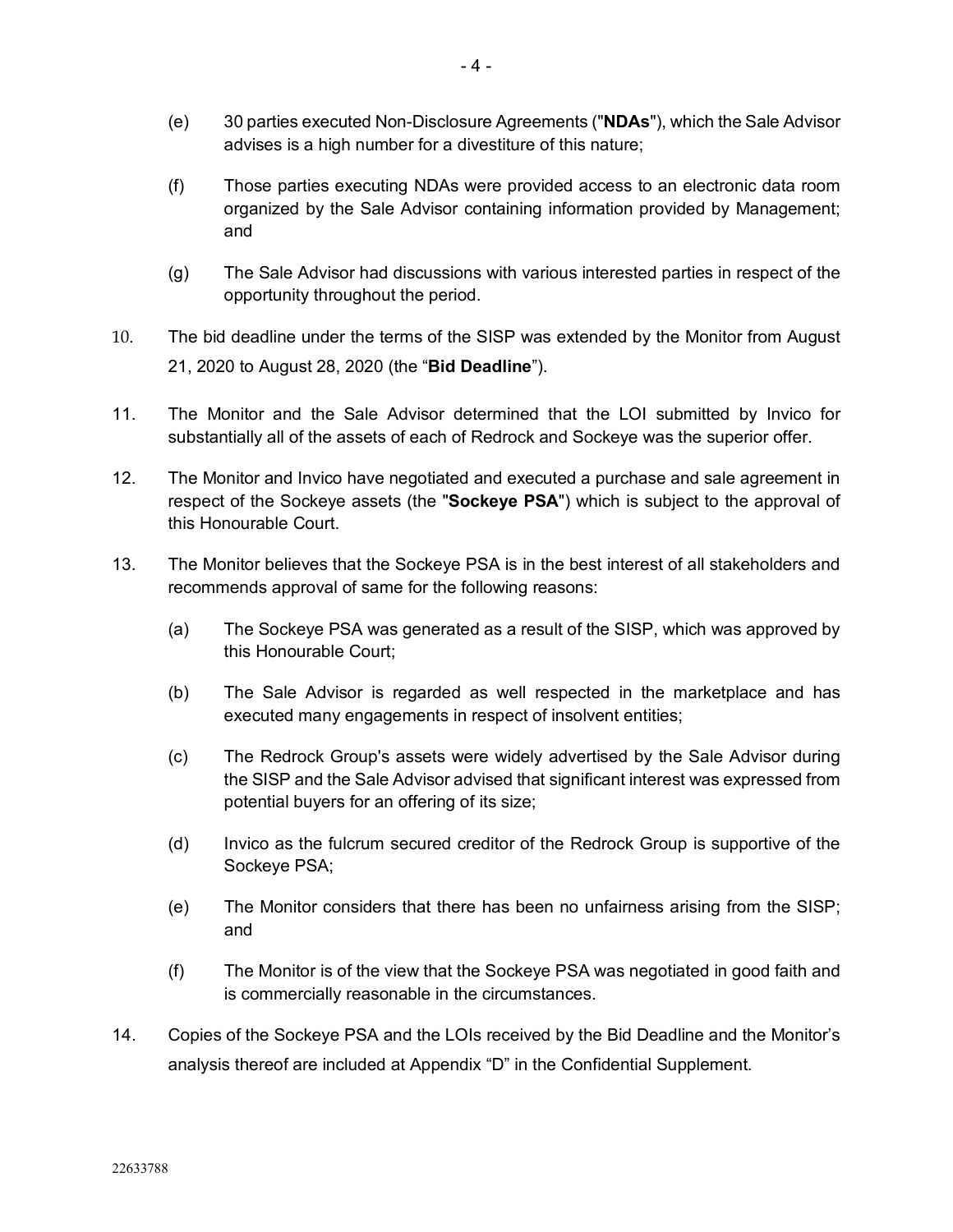- 15. The Monitor is concerned that the public disclosure of the respective commercial details of the Sockeye PSA and the LOIs may affect the future marketing efforts if disclosed before the conclusion of all SISP activities.
- 16. In addition, Invico has requested that the details of the Sockeye PSA and the LOI's not be disclosed for a period of time so as avoid any potential negative affect on Invico's efforts to transition the Sockeye operations

# **IV. REMEDY SOUGHT**

- 17. The Monitor submits that all of the applicable legal requirements have been met, and that it is therefore appropriate for this Court, under the circumstances, to take the following actions:
	- (a) issue an order substantially in the form attached hereto as Schedule "A" to:
		- (i) abridge the time for delivery of this Application and deem service of this Application to be good and sufficient; and
		- (ii) approving the sale of the Purchased Assets to the Purchaser on substantially similar terms as those set out in the Purchase Agreement attached as Appendix A to the Confidential Supplement; and
		- (iii) sealing the Confidential Supplement on the Court record until six (6) months after the discharge of the Monitor under the CCAA proceedings; and
	- (b) provide such other relief as may seem just and reasonable to this Honourable Court.

## **Affidavit or other evidence to be used in support of this application:**

- 18. The First Report of the Monitor dated May 22, 2020, filed;
- 19. The Second Report of the Monitor dated July 10, 2020, filed;
- 20. The Third Report of the Monitor dated September 10, 2020, to be filed;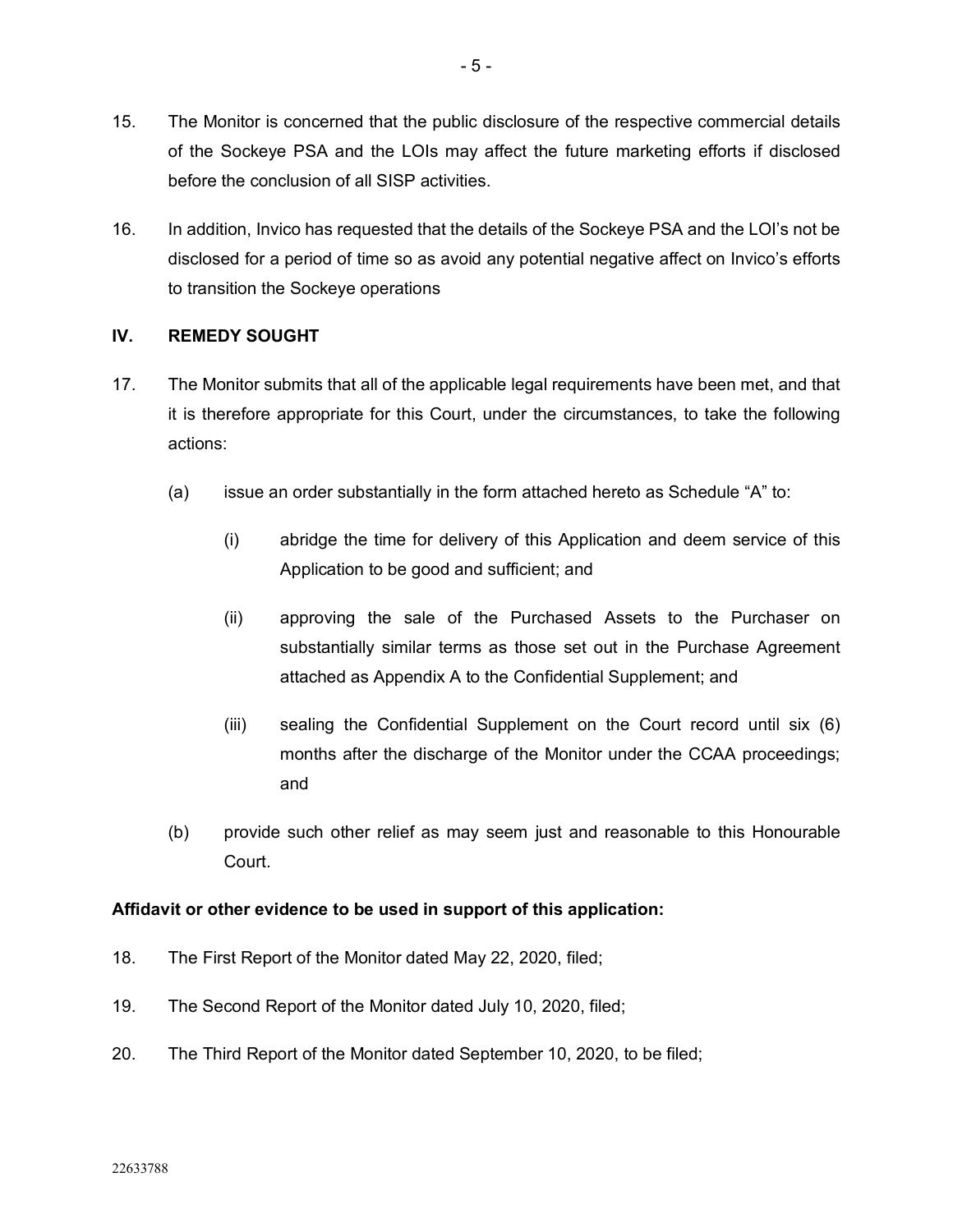- 21. The Confidential Supplement to the Third Report of the Monitor dated September 10, 2020; and
- 22. Such further information as counsel may advise and as this Honourable Court may permit.

# **Applicable Acts and Regulations:**

- 23. the Alberta *Rules of Court*, Alta Reg 124/2010.
- 24. *Companies' Creditors Arrangement Act*, RSC 1985, c C-36.

## **Any Irregularity Complained of or Objection Relied on:**

25. None

# **How the Application is proposed to be heard or considered***:*

26. In person via Webex.

# **WARNING**

You are named as a respondent because you have made or are expected to make an adverse claim in respect of this application. If you do not come to Court either in person or by your lawyer, the Court may make an order declaring you and all persons claiming under you to be barred from taking any further proceedings against the Applicant and against all persons claiming under the Applicant. You will be bound by any order that the Court makes, or another order might be given or other proceedings taken which the Applicant is/are entitled to make without any further notice to you. If you want to take part in the application, you or your lawyer must attend in Court on the date and at the time shown at the beginning of the form. If you intend to give evidence in response to the application, you must reply by filing an affidavit or other evidence with the Court and serving a copy of that affidavit or other evidence on the Applicant(s) a reasonable time before the application is to be heard or considered.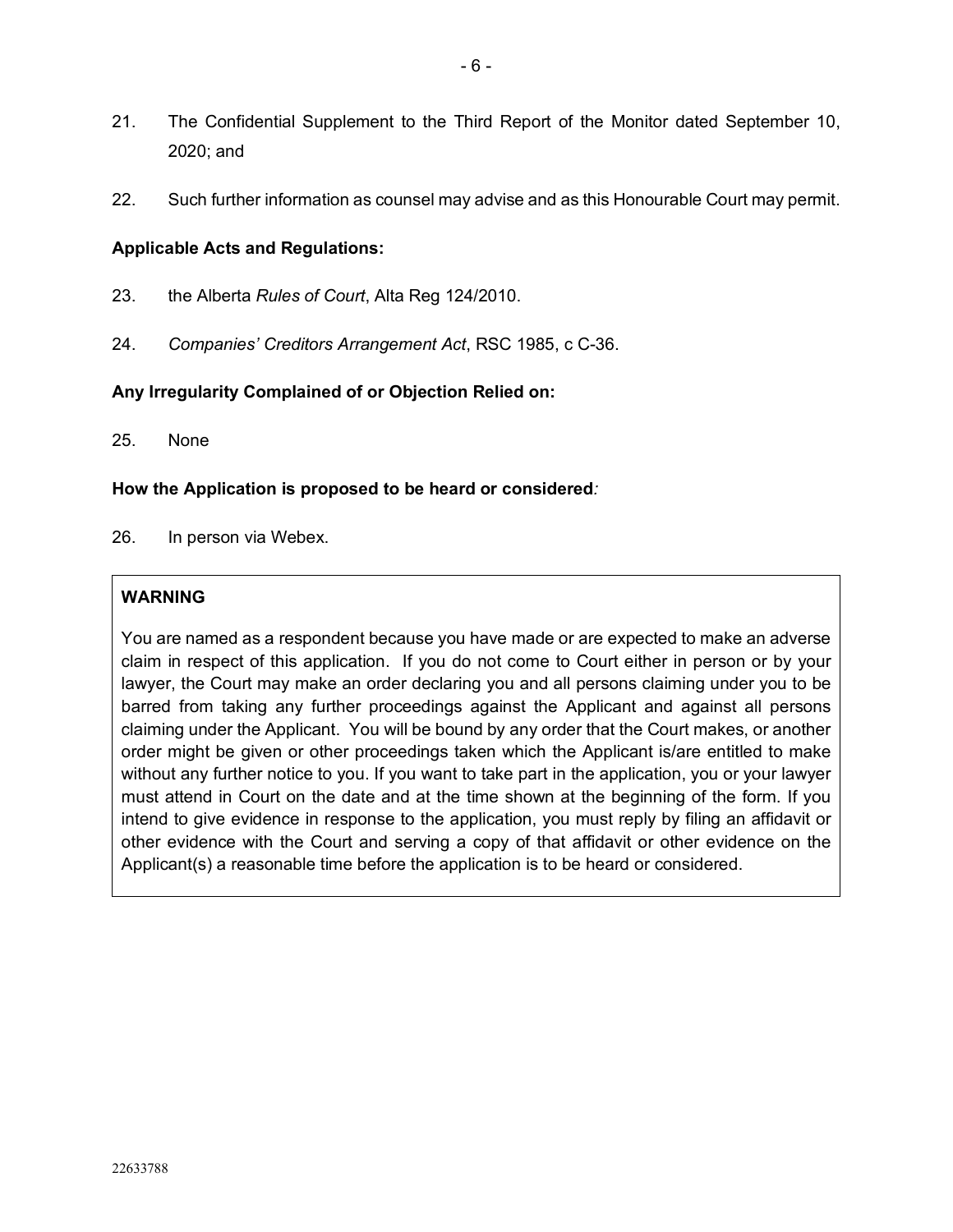# **Schedule A**

# **Draft Order**

(Please see attached)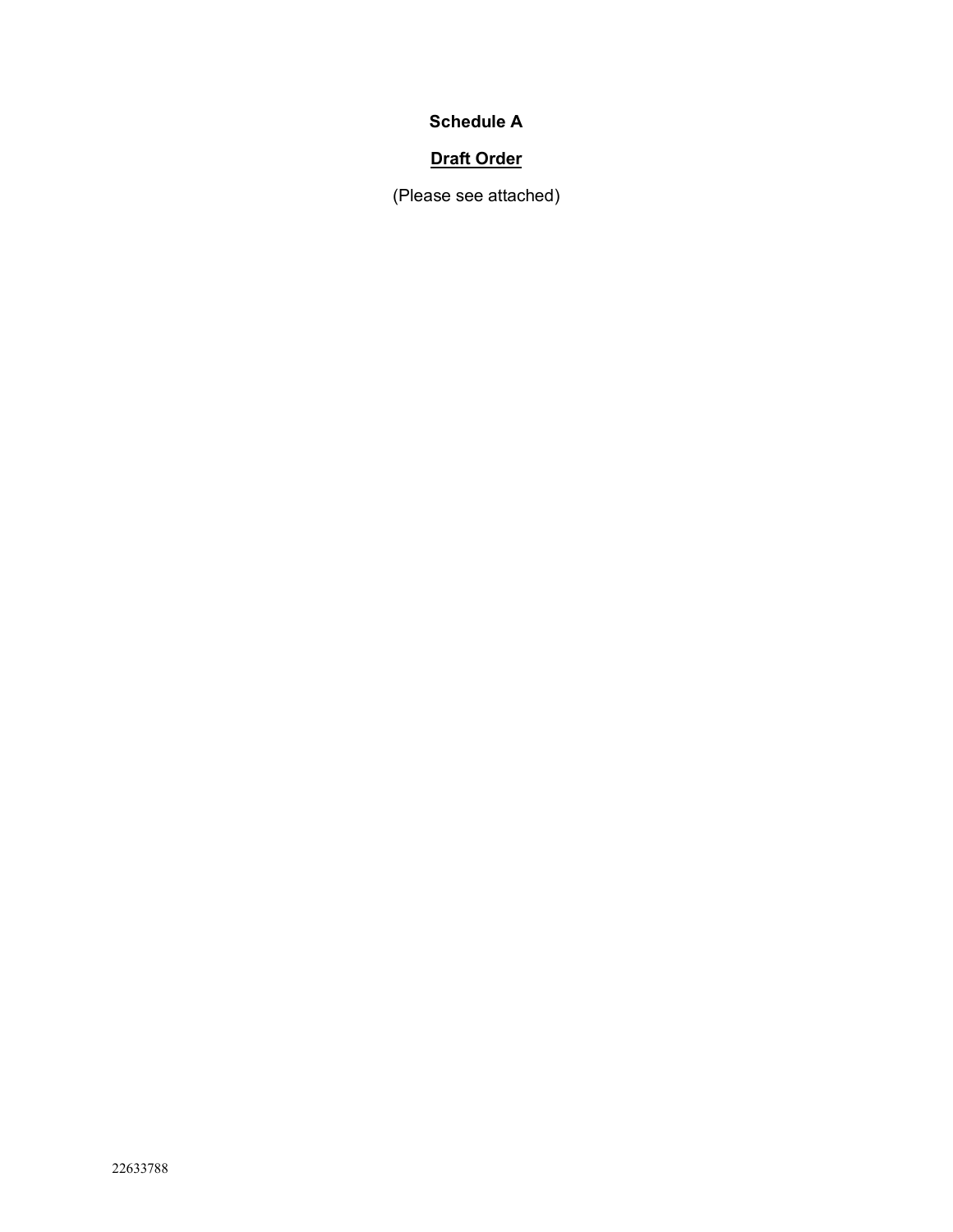| <b>COURT FILE NUMBER</b> | 2001-06194                                                                                                                                                                                   | Clerk's Stamp |
|--------------------------|----------------------------------------------------------------------------------------------------------------------------------------------------------------------------------------------|---------------|
| <b>COURT</b>             | COURT OF QUEEN'S BENCH OF ALBERTA                                                                                                                                                            |               |
| <b>JUDICIAL CENTRE</b>   | <b>CALGARY</b>                                                                                                                                                                               |               |
| <b>MATTER</b>            | IN THE MATTER OF THE COMPANIES'<br>CREDITORS ARRANGEMENT ACT, R.S.C.<br>1985, c. C-36, as amended                                                                                            |               |
|                          | AND IN THE MATTER OF THE<br>COMPROMISE OR ARRANGEMENT OF<br>REDROCK CAMPS INC., SOCKEYE<br><b>ENTERPRISES INC., SWEETWATER</b><br>HOSPITALITY INC. and BALDR<br>CONSTRUCTION MANAGEMENT INC. |               |
| <b>DOCUMENT</b>          | APPROVAL AND VESTING ORDER<br>(Sale by the Monitor)                                                                                                                                          |               |
| ADDDECC FOD CEDUCE AND   | <b>MIT AUZING I I D</b>                                                                                                                                                                      |               |

ADDRESS FOR SERVICE AND CONTACT INFORMATION OF PARTY FILING THIS DOCUMENT **MLT AIKINS LLP** 2100 Livingston Place 222 - 3rd Avenue S.W. Calgary, AB T2P 0B4 Solicitors: Ryan Zahara Telephone: (403) 693-5420 Email: rzahara@mltaikins.com Fax Number: (403) 508-4349 File No.: 0128056.00002 **Counsel for the Applicant, BDO Canada Limited**

## **DATE ON WHICH ORDER WAS PRONOUNCED: September 15, 2020**

## **LOCATION WHERE ORDER WAS PRONOUNCED:** Calgary Court Centre

## **NAME OF JUSTICE WHO MADE THIS ORDER: Justice C. Dario**

**UPON THE APPLICATION** by BDO Canada Limited in its capacity as the Court-appointed monitor (the "**Monitor**") of the undertakings, property and assets of Sockeye Enterprises Inc. (the "**Debtor**") for an order approving the sale transaction (the "**Transaction**") contemplated by an agreement of purchase and sale (the "**Sale Agreement**") between the Monitor, for and on behalf of the Debtor and Invico Diversified Income L.P. and Invico Trade Capital L.P., or their designated nominee, (collectively, the "**Purchaser**") dated \_\_\_\_\_\_\_\_\_\_\_\_\_\_\_\_\_\_ and substantially in the form as appended to the confidential supplement, dated \_\_\_\_\_\_\_\_\_\_\_\_\_\_\_\_(the "**Confidential Supplement**") to the third report (the "**Third Report**") of the Monitor, dated September 11, 2020, the Debtor's right, title and interest in and to the assets described in the Sale Agreement (the "**Purchased Assets**");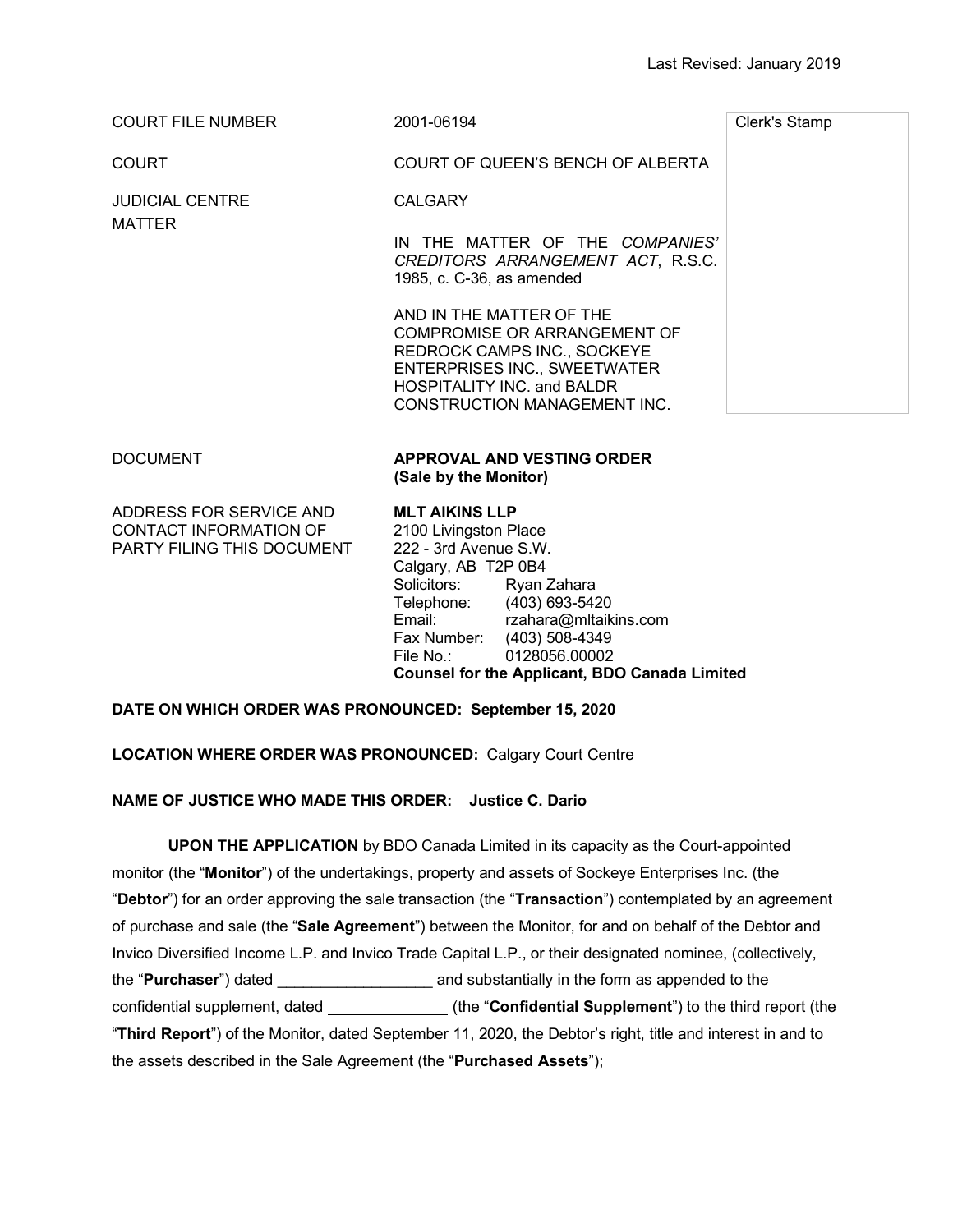**AND UPON HAVING READ** the sale and investment solicitation process (the "**SISP**") order dated July 10, 2020 (the "**SISP Order**"), the order (the "**EMP Order**") enhancing the Monitor's powers dated September 15, 2020, the Amended and Restated Initial Order dated May 25, 2020, the Third Report, the Confidential Supplement and the Affidavit of Service; **AND UPON HEARING** the submissions of counsel for the Monitor, the Purchaser, and no one appearing for any other person on the service list, although properly served as appears from the Affidavit of Service, filed;

#### **IT IS HEREBY ORDERED AND DECLARED THAT:**

#### **SERVICE**

1. Service of notice of this application and supporting materials is hereby declared to be good and sufficient, no other person is required to have been served with notice of this application and time for service of this application is abridged to that actually given.

### **APPROVAL OF TRANSACTION**

2. The Transaction is hereby approved and execution of the Sale Agreement by the for and on behalf of the Debtor is hereby authorized and approved, with such minor amendments as the Monitor may deem necessary. The Monitor is hereby authorized and directed to take such additional steps and execute such additional documents for and on behalf of the Debtor as may be necessary or desirable for completion of the Transaction and conveyance of the Purchased Assets to the Purchaser (or its nominee).

#### **VESTING OF PROPERTY**

- 3. Upon delivery of a Monitor's certificate to the Purchaser (or its nominee) substantially in the form set out in **Schedule "A"** hereto (the "**Monitor's Closing Certificate**"), all of the Debtor's right, title and interest in and to the Purchased Assets [listed in **Schedule "B"**] hereto shall vest absolutely in the name of the Purchaser (or its nominee), free and clear of and from any and all caveats, security interests, hypothecs, pledges, mortgages, liens, trusts or deemed trusts, reservations of ownership, royalties, options, rights of pre-emption, privileges, interests, assignments, actions, judgements, executions, levies, taxes, writs of enforcement, charges, or other claims, whether contractual, statutory, financial, monetary or otherwise, whether or not they have attached or been perfected, registered or filed and whether secured, unsecured or otherwise (collectively, "**Claims**") including, without limiting the generality of the foregoing:
	- (a) any encumbrances or charges created by the Amended and Restated Initial Order or the SISP Order;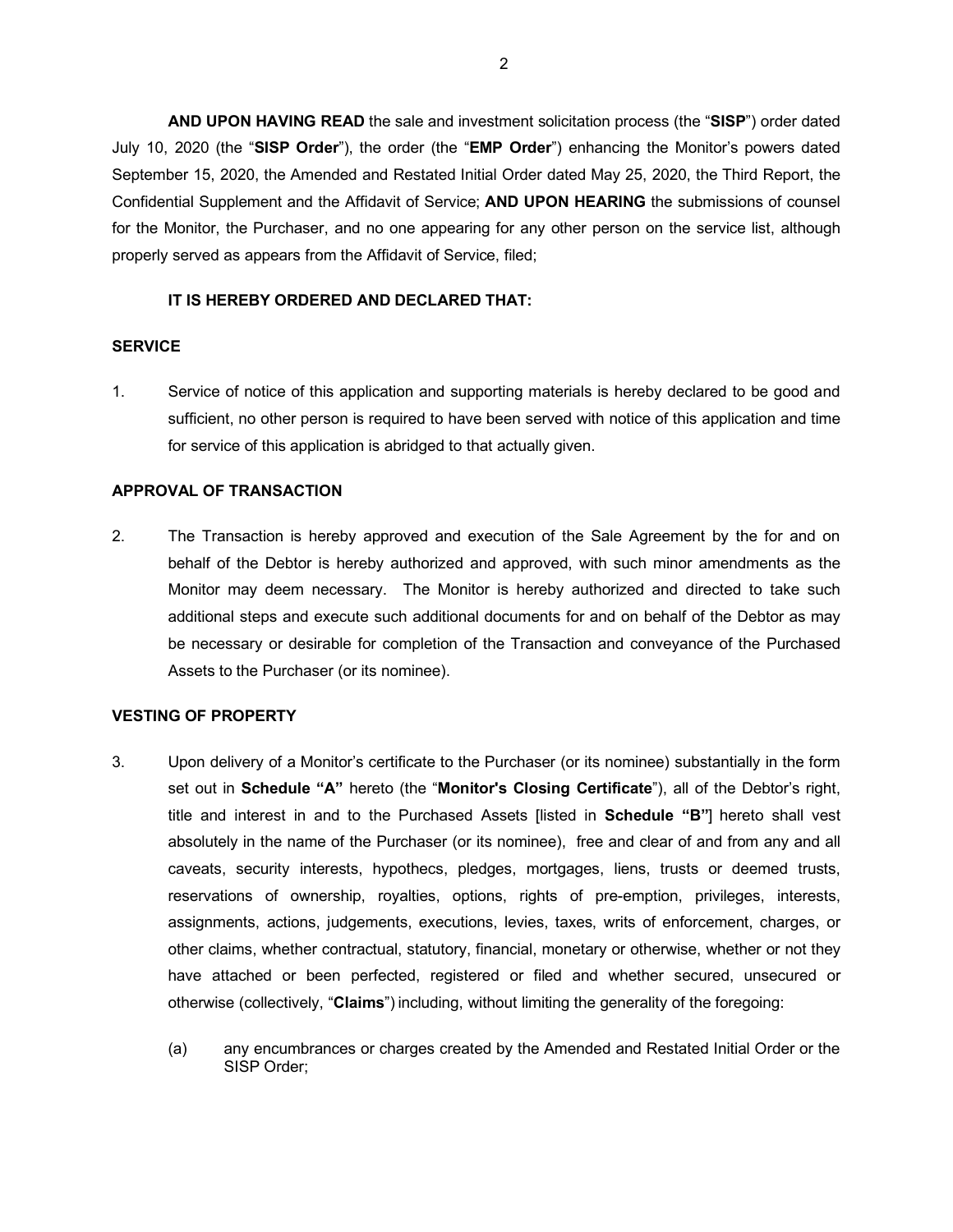- (b) any charges, security interests or claims evidenced by registrations pursuant to the *Personal Property Security Act* (Alberta) or any other personal property registry system;
- (c) any liens or claims of lien under the *Builders' Lien Act* (Alberta); and
- (d) those Claims listed in Schedule "C" hereto (all of which are collectively referred to as the "Encumbrances", which term shall not include the permitted encumbrances, caveats, interests, easements, and restrictive covenants listed in Schedule "D" (collectively, "Permitted Encumbrances"))

and for greater certainty, this Court orders that all Claims including Encumbrances other than Permitted Encumbrances, affecting or relating to the Purchased Assets are hereby expunged, discharged and terminated as against the Purchased Assets

- 4. Upon delivery of the Monitor's Closing Certificate, and upon filing of a certified copy of this Order, together with any applicable registration fees, all governmental authorities including those referred to below in this paragraph (collectively, "**Governmental Authorities**") are hereby authorized, requested and directed to accept delivery of such Monitor's Closing Certificate and certified copy of this Order as though they were originals and to register such transfers, interest authorizations, discharges and discharge statements of conveyance as may be required to convey to the Purchaser or its nominee clear title to the Purchased Assets subject only to Permitted Encumbrances. Without limiting the foregoing:
	- (a) the Registrar of the Alberta Personal Property Registry (the "**PPR Registrar**") shall and is hereby directed to forthwith cancel and discharge any registrations at the Alberta Personal Property Registry (whether made before or after the date of this Order) claiming security interests (other than Permitted Encumbrances) in the estate or interest of the Debtor in any of the Purchased Assets which are of a kind prescribed by applicable regulations as serial-number goods.
- 5. In order to effect the transfers and discharges described above, this Court directs each of the Governmental Authorities to take such steps as are necessary to give effect to the terms of this Order and the Sale Agreement. Presentment of this Order and the Monitor's Closing Certificate shall be the sole and sufficient authority for the Governmental Authorities to make and register transfers of title or interest and cancel and discharge registrations against any of the Purchased Assets of any Claims including Encumbrances but excluding Permitted Encumbrances.
- 6. No authorization, approval or other action by and no notice to or filing with any governmental authority or regulatory body exercising jurisdiction over the Purchased Assets is required for the due execution, delivery and performance by the Monitor or the Debtor of the Sale Agreement.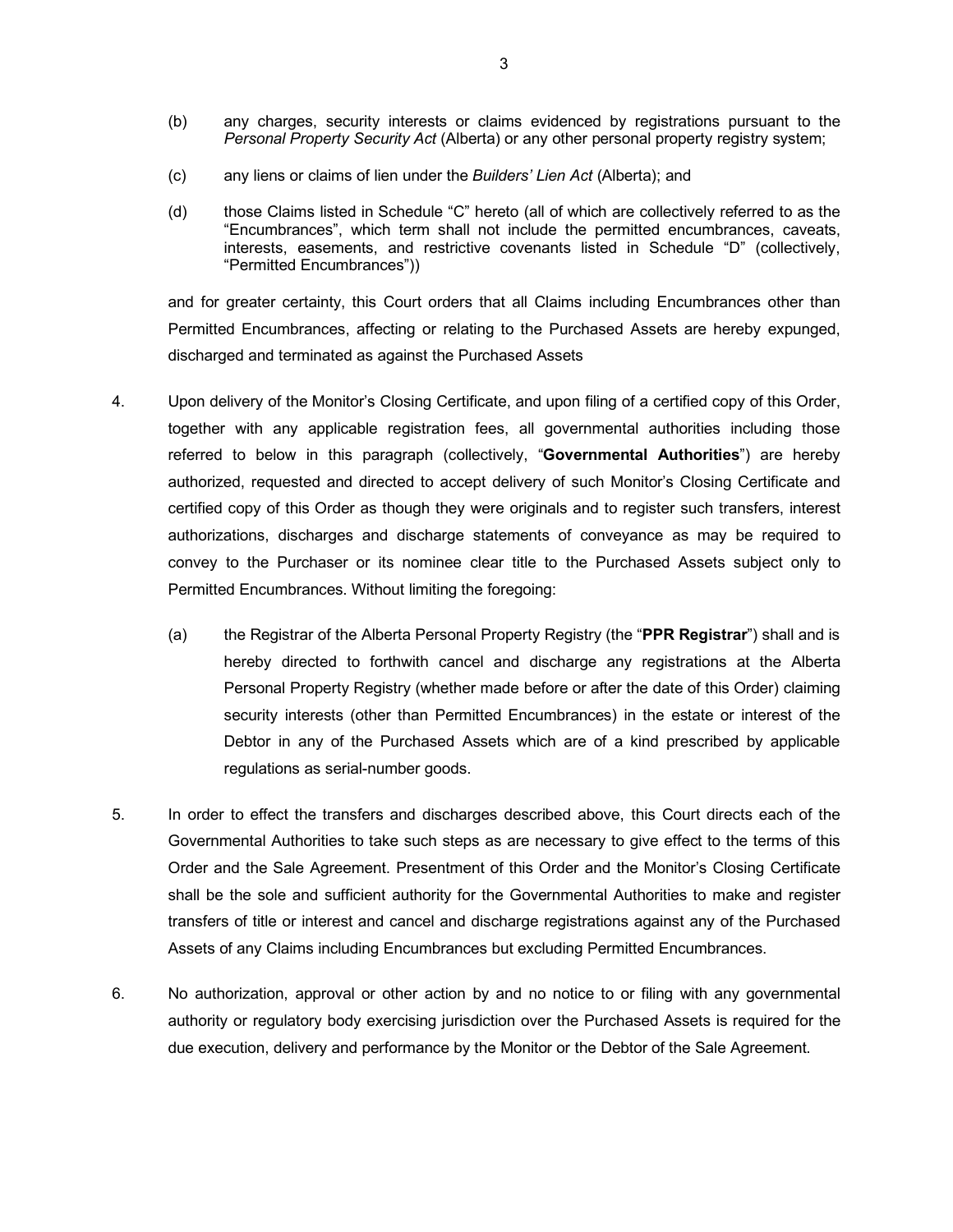- 7. Upon delivery of the Monitor's Closing Certificate together with a certified copy of this Order, this Order shall be immediately registered by the Land Titles Registrar notwithstanding the requirements of section 191(1) of the *Land Titles Act*, RSA 2000, c.L-7 and notwithstanding that the appeal period in respect of this Order has not elapsed. The Land Titles Registrar is hereby directed to accept all Affidavits of Corporate Signing Authority submitted by the Monitor in its capacity as Monitor of the Debtor and not in its personal capacity.
- 8. For the purposes of determining the nature and priority of Claims, net proceeds from sale of the Purchased Assets (to be held in an interest bearing trust account by the Monitor) shall stand in the place and stead of the Purchased Assets from and after delivery of the Monitor's Closing Certificate and all Claims including Encumbrances (but excluding Permitted Encumbrances) shall not attach to, encumber or otherwise form a charge, security interest, lien, or other Claim against the Purchased Assets and may be asserted against the net proceeds from sale of the Purchased Assets with the same priority as they had with respect to the Purchased Assets immediately prior to the sale, as if the Purchased Assets had not been sold and remained in the possession or control of the person having that possession or control immediately prior to the sale. Unless otherwise ordered (whether before or after the date of this Order), the Monitor shall not make any distributions to creditors of net proceeds from sale of the Purchased Assets without further order of this Court, provided however the Monitor or the Debtor may apply any part of such net proceeds to repay any amounts the Debtor has borrowed under the Interim Financing Facility.
- 9. Except as expressly provided for in the Sale Agreement or by section 5 of the Alberta *Employment Standards Code*, the Purchaser (or its nominee) shall not, by completion of the Transaction, have liability of any kind whatsoever in respect of any Claims against the Debtor.
- 10. Upon completion of the Transaction, the Debtor and all persons who claim by, through or under the Debtor in respect of the Purchased Assets, and all persons or entities having any Claims of any kind whatsoever in respect of the Purchased Assets, save and except for persons entitled to the benefit of the Permitted Encumbrances, shall stand absolutely and forever barred, estopped and foreclosed from and permanently enjoined from pursuing, asserting or claiming any and all right, title, estate, interest, royalty, rental, equity of redemption or other Claim whatsoever in respect of or to the Purchased Assets, and to the extent that any such persons or entities remain in the possession or control of any of the Purchased Assets, or any artifacts, certificates, instruments or other indicia of title representing or evidencing any right, title, estate, or interest in and to the Purchased Assets, they shall forthwith deliver possession thereof to the Purchaser (or its nominee).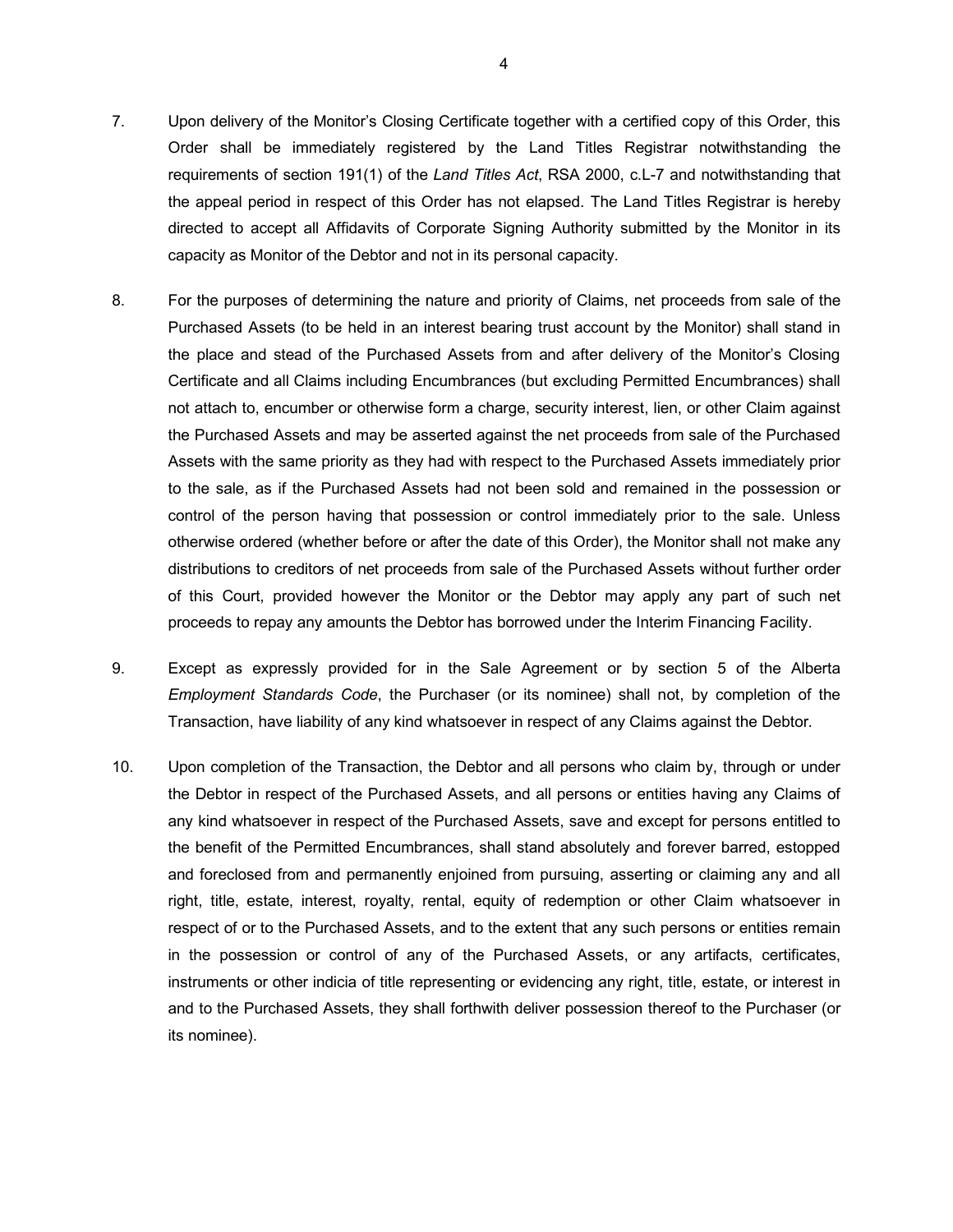- 11. The Purchaser (or its nominee) shall be entitled to enter into and upon, hold and enjoy the Purchased Assets for its own use and benefit without any interference of or by the Debtor, or any person claiming by, through or against the Debtor.
- 12. Immediately upon closing of the Transaction, holders of Permitted Encumbrances shall have no claim whatsoever against the Debtor or the Monitor.
- 13. The Monitor is directed to file with the Court a copy of the Monitor's Closing Certificate forthwith after delivery thereof to the Purchaser (or its nominee).
- 14. Pursuant to clause 7(3)(c) of the *Personal Information Protection and Electronic Documents Act*  (Canada) and section 20(e) of the Alberta *Personal Information Protection Act*, the Monitor is authorized and permitted to disclose and transfer to the Purchaser (or its nominee) all human resources and payroll information in the Debtor's records pertaining to the Debtor's past and current employees. The Purchaser (or its nominee) shall maintain and protect the privacy of such information and shall be entitled to use the personal information provided to it in a manner which is in all material respects identical to the prior use (of such information) to which the Debtor was entitled.

### **MISCELLANEOUS MATTERS**

- 15. Notwithstanding:
	- (a) the pendency of these proceedings and any declaration of insolvency made herein;
	- (b) the pendency of any applications for a bankruptcy order now or hereafter issued pursuant to the *Bankruptcy and Insolvency Act*, R.S.C. 1985, c.B-3, as amended (the "BIA"), in respect of the Debtor, and any bankruptcy order issued pursuant to any such applications;
	- (c) any assignment in bankruptcy made in respect of the Debtor; and
	- (d) the provisions of any federal or provincial statute:

the vesting of the Purchased Assets in the Purchaser (or its nominee) pursuant to this Order shall be binding on any trustee in bankruptcy that may be appointed in respect of the Debtor and shall not be void or voidable by creditors of the Debtor, nor shall it constitute nor be deemed to be a transfer at undervalue, settlement, fraudulent preference, assignment, fraudulent conveyance, or other reviewable transaction under the BIA or any other applicable federal or provincial legislation, nor shall it constitute oppressive or unfairly prejudicial conduct pursuant to any applicable federal or provincial legislation.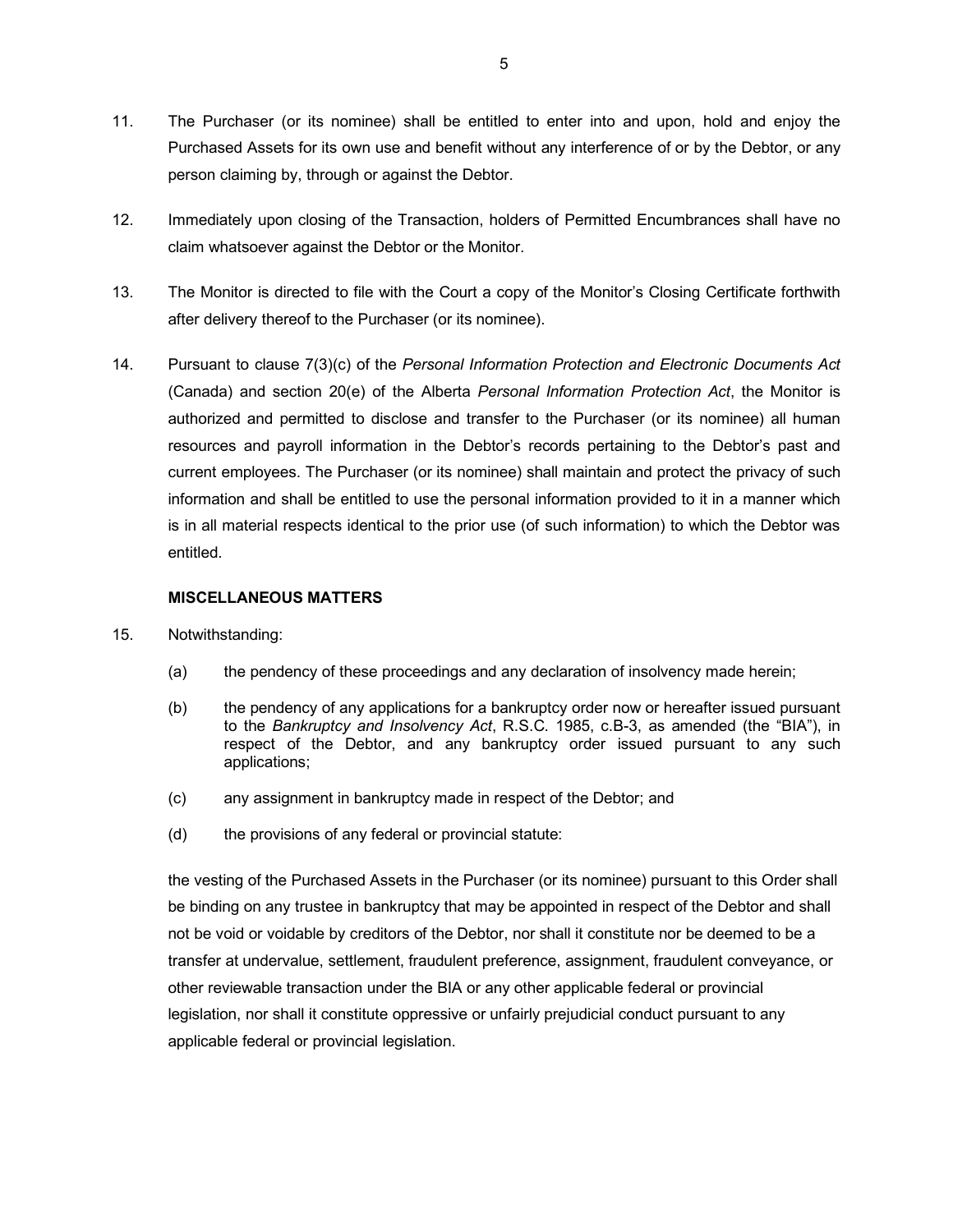- 16. The Monitor, the Purchaser (or its nominee) and any other interested party, shall be at liberty to apply for further advice, assistance and direction as may be necessary in order to give full force and effect to the terms of this Order and to assist and aid the parties in closing the Transaction.
- 17. This Honourable Court hereby requests the aid and recognition of any court, tribunal, regulatory or administrative body having jurisdiction in Canada or in any of its provinces or territories or in any foreign jurisdiction, to act in aid of and to be complimentary to this Court in carrying out the terms of this Order, to give effect to this Order and to assist the Monitor and its agents in carrying out the terms of this Order. All courts, tribunals, regulatory and administrative bodies are hereby respectfully requested to make such order and to provide such assistance to the Monitor, as an officer of the Court, as may be necessary or desirable to give effect to this Order or to assist the Monitor and its agents in carrying out the terms of this Order.
- 18. Service of this Order shall be deemed good and sufficient by:
	- (a) Serving the same on:
		- (i) the persons listed on the service list created in these proceedings;
		- (ii) any other person served with notice of the application for this Order;
		- (iii) any other parties attending or represented at the application for this Order;
		- (iv) the Purchaser or the Purchaser's solicitors; and
	- (b) Posting a copy of this Order on the Monitor's website at: \*

and service on any other person is hereby dispensed with.

19. Service of this Order may be effected by facsimile, electronic mail, personal delivery or courier. Service is deemed to be effected the next business day following transmission or delivery of this Order.

> \_\_\_\_\_\_\_\_\_\_\_\_\_\_\_\_\_\_\_\_\_\_\_\_\_\_\_\_\_\_\_\_\_\_\_\_\_\_\_\_\_\_\_\_\_\_\_ Justice of the Court of Queen's Bench of Alberta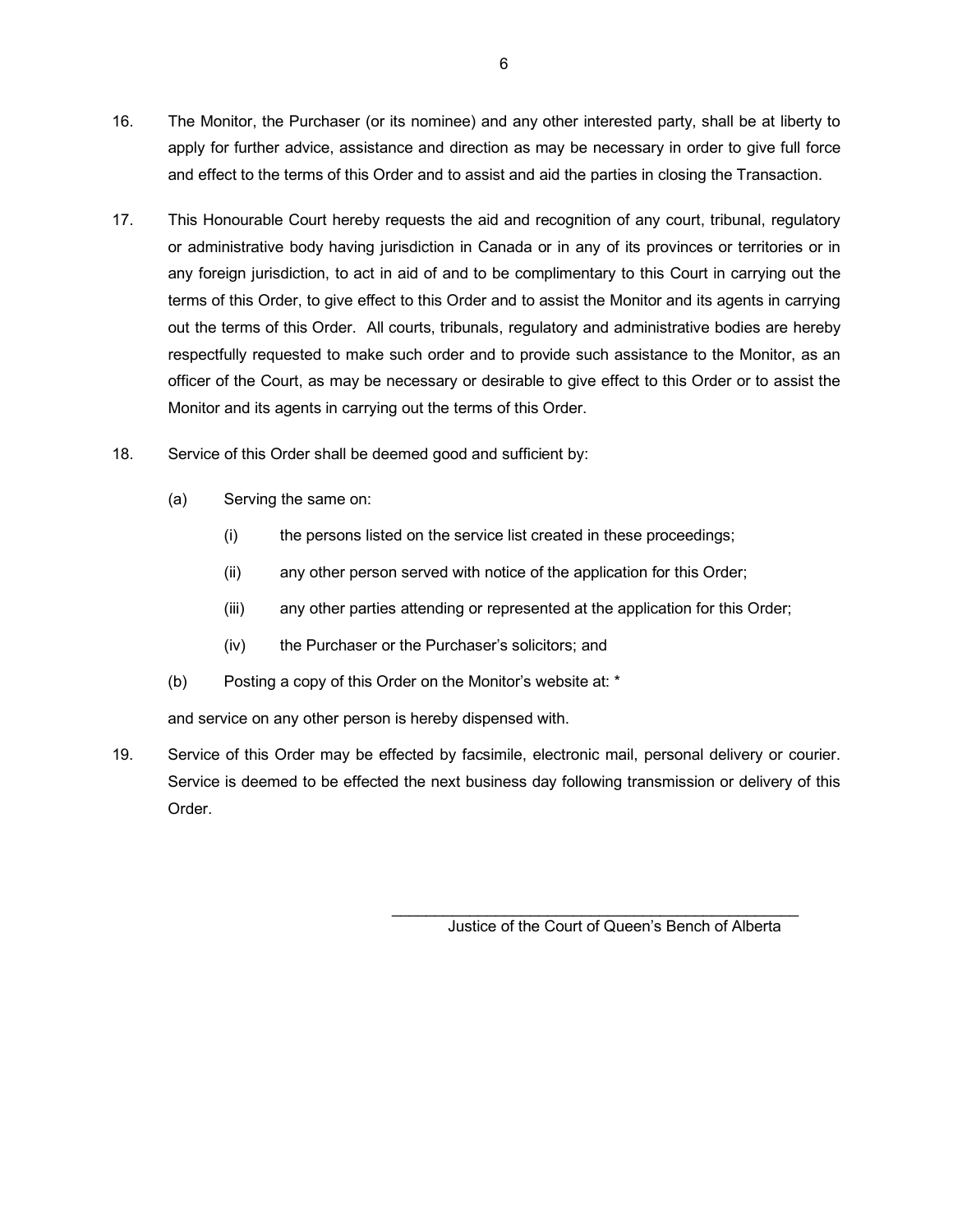#### **Schedule "A"**

### **Form of Monitor's Certificate**

COURT FILE NUMBER COURT FILE NUMBER

COURT COURT OF QUEEN'S BENCH OF ALBERTA

JUDICIAL CENTRE

PLAINTIFF

DEFENDANT

DOCUMENT **MONITOR'S CERTIFICATE** 

ADDRESS FOR SERVICE AND CONTACT INFORMATION OF<br>PARTY FILING THIS **FILING** DOCUMENT

#### **RECITALS**

- A. Pursuant to an Order of the Honourable Justice B.E.C. Romaine of the Court of Queen's Bench of Alberta, Judicial District of Calgary (the "**Court**") dated May 13, 2020, BDO Canada Limited was appointed as the monitor (the "**Monitor**") of the undertakings, property and assets of Sockeye Enterprises Inc. (the "**Debtor**").
- B. Pursuant to an Order of the Court dated September 8, 2020, the Court approved the agreement of purchase and sale made as of **\_\_\_\_\_\_\_\_\_\_\_\_\_\_** (the "**Sale Agreement**") between the Monitor and Invico Diversified Income L.P. and Invico Trade Capital L.P., or their nominee (collectively, the "**Purchaser**") and provided for the vesting in the Purchaser of the Debtor's right, title and interest in and to the Purchased Assets, which vesting is to be effective with respect to the Purchased Assets upon the delivery by the Monitor to the Purchaser of a certificate confirming (i) the payment by the Purchaser of the Purchase Price for the Purchased Assets; (ii) that the conditions to Closing as set out in section \_\_\_\_\_ of the Sale Agreement have been satisfied or waived by the Monitor and the Purchaser; and (iii) the Transaction has been completed to the satisfaction of the Monitor.
- C. Unless otherwise indicated herein, capitalized terms have the meanings set out in the Sale Agreement.

**THE MONITOR CERTIFIES** the following: